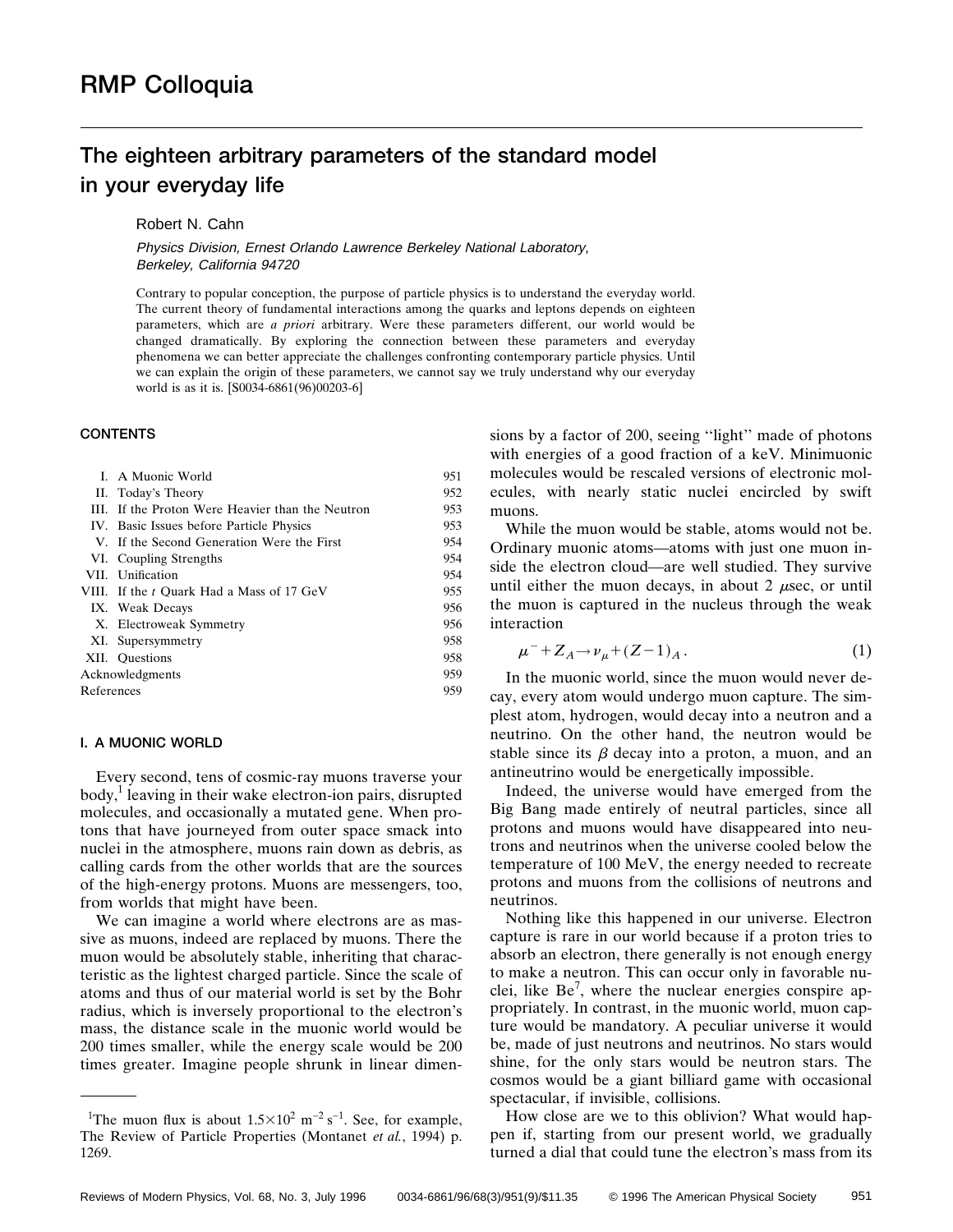present value to that of the muon? As the mass increased, more and more atoms would undergo muon capture. On the other hand, some nuclei that had been unstable against  $\beta$  decay would become stable, as the electron became too massive for them to emit. At the same time, the linear dimensions of all atomic matter would shrink. When the mass of the electron, which began at 0.511 MeV, reached 0.668 MeV,  $N^{14}$  would start to disappear in favor of  $C^{14}$ . Continuing to turn the dial would cause the remaining atoms to disappear. As each nucleus absorbed muons, the excess of neutrons over protons would increase until the nucleus became too neutron rich and spewed off excess neutrons. Both free neutrons and free protons would be stable, but eventually every electron and proton would be transformed into a neutron and a neutrino. Of course, if the universe began with heavy electrons, all nucleosynthesis would be changed.

#### II. TODAY'S THEORY

It is a good thing no one can turn a dial for the electron mass, for its current setting is just fine. In today's theory of fundamental particles, however, there is such a dial. It is simply a dimensionless number that multiplies one term in the Lagrangian, the expression that gives the rules for calculating the predictions of the theory. In fact, the theory, as we understand it today, has eighteen dials. (A nineteenth is stuck near zero, and we do not discuss it further.) Nine of these set the masses of the quarks and charged leptons. Just a slight twist of a dial and the universe would be transformed.

These dozen and a half parameters appear to us now to be arbitrary, though there is widespread suspicion that this arbitrariness is an illusion, simply a reflection of our current ignorance. Despite the enormous success of the accepted theory, its incompleteness is apparent. We can stare at the eighteen dials, suspecting that behind them lie mechanisms that connect one to another. If we could twist one dial, we could watch to see if others turned as well, revealing the linkages. Alas, the dials are not ours to turn, and as long as we do not understand why the parameters have the values they do, our understanding of our physical environment will remain fundamentally incomplete: we shall be unable to explain at a fundamental level why there are even atoms and molecules.

We can succinctly summarize what is known about the fundamental particles. The tangible world is made of electrons, neutrons, and protons. We know that the last two are not elementary particles, but composites of the two lightest quarks, the *u* and *d*. Just as the *u* and *d* form a pair whose electric charges, +2/3 *e* and −1/3 *e*, respectively, differ by one unit, so too the electron has a partner, the electron-type neutrino  $\nu_e$ , which is neutral. These four elementary entities, two quarks and two leptons, form a complete ensemble that can be described with marvelous precision by the theory that is now universally accepted by particle physicists.

TABLE I. Table of the quarks and leptons: The quarks are shown above and the leptons below. In the upper right-hand corner of each box is the electric charge, and in the lower right-hand corner is the mass in GeV. The three vertical columns indicate the three apparent generations.

| $\boldsymbol{u}$ | 2/3<br>0.005    | $\boldsymbol{c}$ | 2/3<br>1.5     | t          | 2/3<br>175    |
|------------------|-----------------|------------------|----------------|------------|---------------|
| $\boldsymbol{d}$ | $-1/3$<br>0.010 | S                | $-1/3$<br>0.15 | h          | $-1/3$<br>4.5 |
| $\nu_e$          | 0<br>0?         | $\nu_\mu$        | 0<br>0?        | $v_{\tau}$ | 0?            |
| $\boldsymbol{e}$ | $-1$<br>0.0005  | $\mu$            | $-1$<br>0.106  | $\tau$     | -1<br>1.78    |

Inexplicably, Nature has handed us two more complete ensembles, each entirely analogous to the first, differing only in the values of the masses of the analogs of the electron and the *u* and *d* quarks. All the neutrinos are massless, or nearly so. The seemingly redundant copies of the electron are the muon  $\mu$  and the tau lepton  $\tau$ . The muon is joined by the muon-type neutrino  $\nu_{\mu}$  and the *c* and *s* quarks to make the second generation of elementary particles. The final generation is the  $\tau$  lepton, its neutrino, and the *t* and *b* quarks. The three generations are shown in Table I.

The quarks and leptons interact in simple ways. The electromagnetic force is carried by the photon. When a photon is absorbed or emitted, the quark or lepton type is unchanged. The weak force that is transmitted by the *W*<sup>+</sup> or *W*<sup>−</sup> boson does change the quark or lepton type, ''the flavor,'' as it must to conserve electric charge. Nuclear  $\beta$  decay occurs when a *d* quark turns into a *u* quark and a virtual *W*<sup>−</sup> . The virtual *W*<sup>−</sup> then becomes an electron and an electron-type antineutrino. The weak force mediated by the *Z* boson, like the electromagnetic force, does not change the flavor of the interacting quark or lepton. The strong force, which is carried by gluons and does not influence leptons, never changes the quark flavor, but it can change another attribute of the quark, whimsically called ''color.'' A *u* quark that absorbs a gluon remains a *u* quark, but its color may change among three alternatives, say ''red,'' ''blue,'' and "green." The gluonic interactions are called quantum chromodynamics (QCD), in a continuation of the wordplay.

Our knowledge of fundamental particles and interactions is such that we can explain everything about our everyday world and we can explain nothing at all. The current theory of particle interactions gives a set of very explicit rules for computing the forces between the various quarks and leptons.

Given the masses of the quarks and leptons, and nine other closely related quantities, that theory can account, in principle, for all the phenomena in our daily lives and, in fact, for all the data obtained from experiments at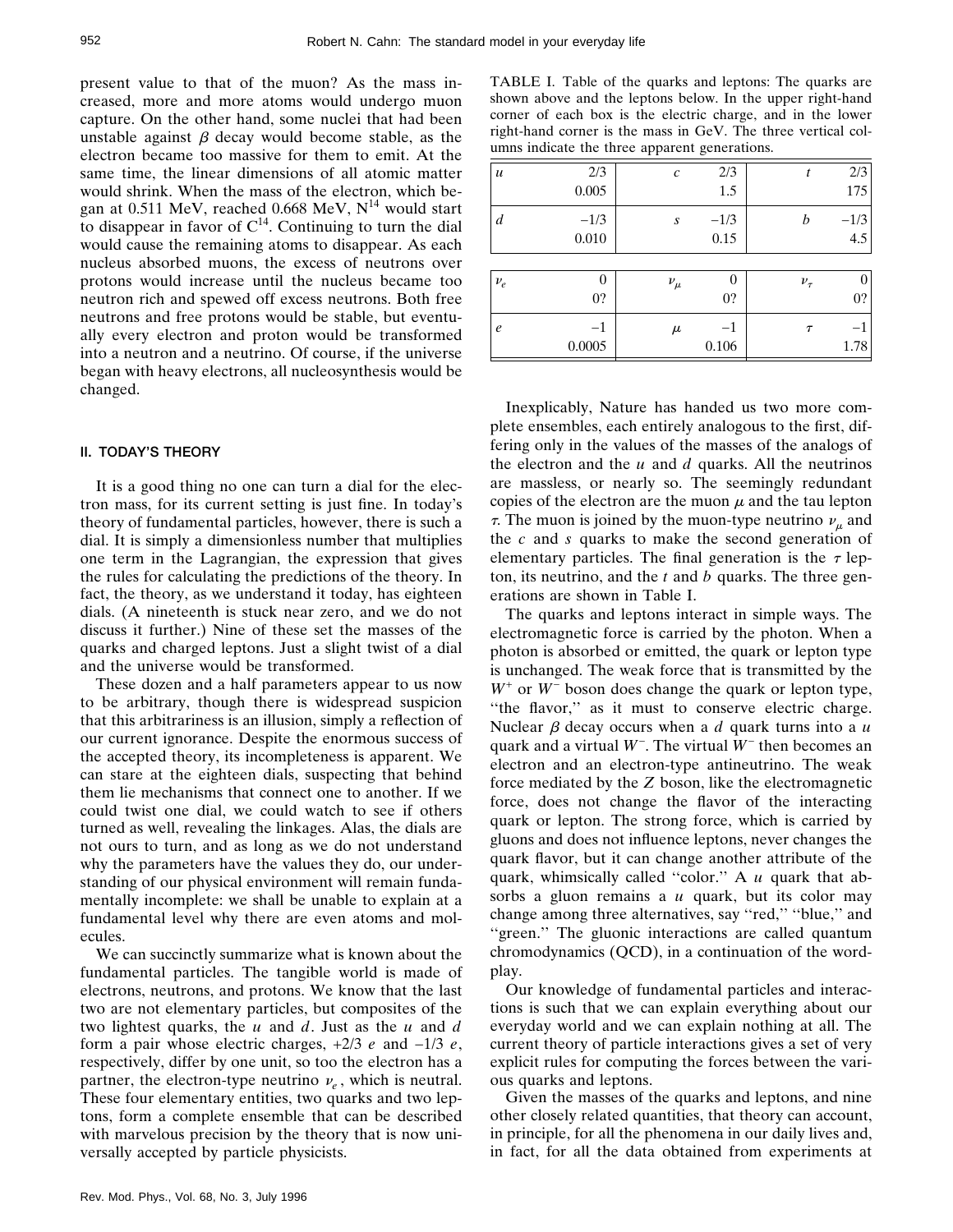accelerator laboratories around the world. $<sup>2</sup>$  On the other</sup> hand, we have no explanation of why there are three families of quarks and leptons, or why they have the masses they do.

# III. IF THE PROTON WERE HEAVIER THAN THE NEUTRON

Except for their electrical charges, a proton and a neutron are quite similar. If you knew just that fact, you'd probably guess that a proton is heavier than a neutron, reasoning that there must be some extra Coulomb energy associated with the charge. Well, this reasoning is surely wrong since the neutron has a mass 1.3 MeV greater than that of the proton. The explanation is simply that in our world the dials are set so that the *d* quark is heavier than the *u* and the neutron has two *d*'s and one *u*, while the proton has two *u*'s and one *d*. The quark-mass difference overcomes the Coulomb-energy contribution. Most of the mass of the proton or neutron comes from the cloud of gluons attached to the quarks, as we discuss below, but this contribution is the same for the two. Turn up the mass of the *u* quark by 2.6 MeV and the proton would be heavier than the neutron by 1.3 MeV instead of the other way around.

The results would be disturbing to say the least. Suddenly hydrogen nuclei—protons—would start to decay, and positrons would be emitted. The positrons would encounter electrons and annihilate, giving off pairs of characteristic 0.511-MeV gammas. Of course many other nuclei would become unstable: there would be a general trend towards more neutron-rich nuclides. Tritium would be stable rather than  $He^3$ ,  $Be^{10}$  not  $B^{10}$ , and  $C^{14}$  instead of  $N^{14}$ . The environment would be infested by an especially nasty pollutant: stable, thermal neutrons.

Of course this is not the right way to view a world with protons heavier than neutrons. We have to go back to the beginning, the real beginning. During the Big Bang, both the proton and neutron can be regarded as stable during the interval much earlier than 1000 seconds, the lifetime of the neutron, or, in our massreversed world, the lifetime of the proton. After one second, when the temperature is about 1 MeV, inverse  $\beta$ decay becomes too weak to keep neutrons and protons in equilibrium as the expansion decreases their density, and the lighter neutrons predominate over the protons by about 100 to 15 (see, for example, Clayton, 1983). The protons are mostly transformed by nuclear interac-

tions to  $He<sup>4</sup>$ , leaving the universe composed of about 25% helium by mass and nearly all the rest neutrons. Of course there would be traces of deuterium and tritium, the latter being stable against  $\beta$  decay. Subsequently, the few free protons left would decay. After further cooling, atoms would form, primarily of course helium. Roughly speaking, the universe would be much the same as ours at the same stage, except that every hydrogen atom would have been replaced by a neutron and a neutrino. The evolution of stars made from this primordial stuff would be quite rapid because the *pp* reaction, which fires stars initially, would instead be an *nn* reaction, without any Coulomb barrier. Indeed, ubiquitous neutrons would totally change nucleosynthesis.

#### IV. BASIC ISSUES BEFORE PARTICLE PHYSICS

These two alternative worlds—one with muon replacing the electron as the lightest charged lepton, and the other with the neutron lighter than the proton—show how dramatically different our world would be if some apparently arbitrary quantities—some particle masses were magically changed. What determines these quantities, the masses, the number of charged leptons, and such?

These are among the basic questions that face particle physics today. Of course these questions have been with us since at least the time of the muon's discovery. What is new is that these questions have passed from the realm of metaphysics or philosophy to that of science. By this I mean that the questions are amenable to scientific examination, both theoretically and experimentally. Today, two terms, each with about 1000 scientists, are designing competing detectors that will measure collisions at CERN's Large Hadron Collider (LHC), which will be completed around the year 2004. Their goal is to address these simple and profound questions.

We take for granted so much of what surrounds us that we must take a step back to recognize what it is about the physical world that requires explanation. Our current description of physical laws has two components. The first is a set of rules for calculating the probabilities of various processes occurring. The second is a list of eighteen parameters, masses and such, that need to be inserted into the calculations at appropriate moments. Since these parameters have no explanation at present, they must be regarded as arbitrary. By modifying a parameter we obtain a perfectly good description of a world that might have been. By considering such alternatives, we see how much we really have to explain.

It is not just the masses that seem arbitrary in our picture. Why are there three columns of quarks and leptons? One would suffice for building a perfectly agreeable world. If there were only the first generation, the universe might be pretty much the same as it is today (though it might be virtually empty, as we mention below). If the one generation were made of the *u* and *d* quarks, together with the muon and its neutrino, or if the *u* quark were 2.6 MeV heavier, we would have the

<sup>&</sup>lt;sup>2</sup>Some problems in particle astrophysics challenge the standard model of fundamental interactions. The number of neutrinos arriving from the sun appears to be too low. This could be due to oscillations between different types of neutrinos. Also, the mass of visible stars is too small to explain the gravitational forces on stars within our galaxy or the forces on galaxies themselves. This may indicate the existence of ''dark matter,'' matter that is not located in visible stars. This matter might be due to massive neutrinos or to more exotic elementary particles.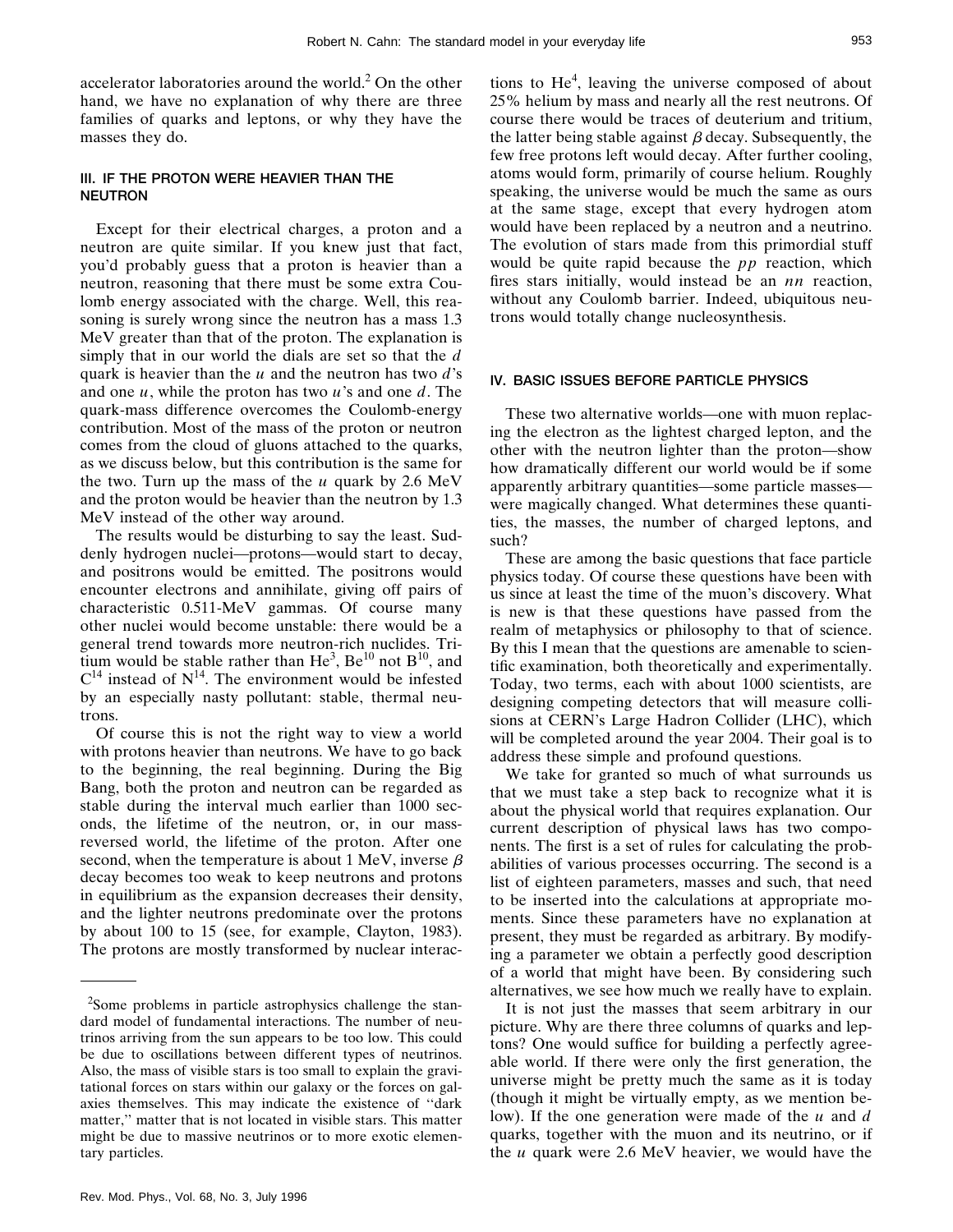bizarre world described above, a world eventually with nothing but neutral particles, neutrinos and neutrons.

#### V. IF THE SECOND GENERATION WERE THE FIRST

And what if the single generation consisted of the *c* and *s* quarks, the muon and its neutrino, a world with a single generation that is our second generation? Because the *c* quark is much heavier than the *s*, the stable baryons would be composed entirely of *s* quarks. This is totally unlike our world, where the neutron and proton have nearly the same mass because the *u* and *d* quarks have nearly the same mass. The particle made of three *s* quarks was discovered in 1964. It is called the omega- $\overline{\text{minus}}, \Omega^{-}$ .

What kind of world could we build from omega minuses? The only possible nuclei would have one, two, or three omega minuses, and so on. Would two omega minuses bind? Nuclear forces are conveniently viewed as coming from the exchange of mesons. In our world, the pions play this role, as first suggested by Yukawa in 1935. The lightest mesons in the world with only *c* and *s* quarks would be made of an *s* quark and an anti-*s*quark. Its mass would be about 1 GeV. Even if the force were attractive, with this large mass the potential might have a range too short to be binding. If that were the case, the second generation would make a world about as boring as the one composed just from neutrons and neutrinos: nothing but ersatz hydrogen, omega minuses encircled by positive muons.

## VI. COUPLING STRENGTHS

Masses are not the only parameters whose values we must take as givens until we have a more complete theory. The interactions between the various quarks and leptons are governed by coupling constants, the best known of which is the electric charge *e*. In the units favored by high-energy physicists, the fine-structure constant is  $\alpha_{em} = e^2/4\pi$ .

One of the most important insights of the past two decades is that these coupling constants are not constants at all. In a sense this has been known since the mid-thirties, when Uehling and Serber showed that around a static electric charge there is a cloud of virtual electron-positron pairs called vacuum polarization (Serber, 1935, Uehling, 1935). If the static charge is positive, the cloud around it is negative and shields it partially. Penetrating to short distances reveals a larger charge, so the potential is actually stronger than Coulombic at short distances. Short distances correspond to high momenta or high energy scales. Thus we see that  $\alpha_{em}$  ought to be regarded as a function  $\alpha_{em}(M)$  of the scale M at which it is measured. For example, while  $\alpha_{em}(0) \approx 1/137$ ,  $\alpha_{em}(m_Z) \approx 1/129$ . The difference between these two values is a consequence of the vacuum polarization due to the quarks and charged leptons whose masses are less than the mass of the *Z*.

Vacuum polarization is a manifestation of the uncertainty principle. Although there is not enough energy available to produce electron-positron pairs, they appear as fluctuations of short duration. The phenomenon is universal. Quark-antiquark pairs are created as well. Indeed, every particle-antiparticle pair is constantly being created only to vanish again. These virtual events have real consequences, such as like modifying the Coulomb potential. While it is sometimes asserted that the *W* and *Z* particles first observed at CERN in 1983 (Arnison *et al.*, 1983) had not been present since the earliest moments of the universe, in a real sense they are always present and always being felt. Indeed, all the particles present in the Big Bang are recreated every instant through the uncertainty principle. The *t* quark may be hard to find at the Tevatron, but it is ubiquitous as a virtual particle, and with important consequences.

#### VII. UNIFICATION

It is an attractive possibility that the weak, strong, and electromagnetic forces are really unified, that is, are different manifestations of a single underlying force. We have already learned that the weak and electromagnetic forces are unified. For example, the Fermi constant of  $\beta$ decay,  $G_F$ , the fine-structure constant  $\alpha_{em}$ , and the mass of the *W* and *Z* bosons are connected by the relation

$$
\sqrt{2}G_F = \frac{\pi \alpha_{\rm em}}{m_W^2 (1 - m_W^2/m_Z^2)},\tag{2}
$$

which is quite accurate if  $\alpha_{em}(m_Z)$  is used in the numerator.

Grand unification would link electroweak interactions with strong interactions. Then at some short-distance scale (or high-energy scale) the two electroweak couplings and the coupling of strong interactions would become equal (except for some simple factor like 1/3). At longer distance scales (or smaller energies) these couplings are different: they evolve in predictable ways. From this point of view, it is absurd to try to derive  $\alpha_{em}(0)$  from some purported number of degrees of freedom of the electron, as suggested long ago by Eddington (Eddington, 1946), from purely geometrical considerations, or from requiring that quantum electrodynamics be a finite theory. From this perspective  $\alpha_{em}(0)$  is no more fundamental than  $\alpha_{em}(m_Z)$ . The mystique of 1/137 is nothing but mystique.

If we fix  $\alpha_{em}$  at some high mass scale, we can calculate how it "evolves" to lower mass scales. This evolution is the result of vacuum polarization. Each charged fermion contributes to the evolution through

$$
\frac{\partial \alpha_{\rm em}(M)}{\partial \ln M^2} = \frac{1}{3\pi} \alpha_{\rm em}^2 Q^2.
$$
 (3)

Here *Q* is the charge of some fermion light enough to contribute to the vacuum polarization at the mass scale *M*. For the *t* quark, *Q*=2/3, and we need to multiply by 3 since there are three colors of *t* quark. Thus, for  $M \le m_t$ , the *t* quark contributes to the evolution of  $\alpha_{em}$  by

$$
\frac{\partial 1/\alpha_{\rm em}(\bar{M})}{\partial \ln \! M^2} = -\frac{4}{9\pi}.\tag{4}
$$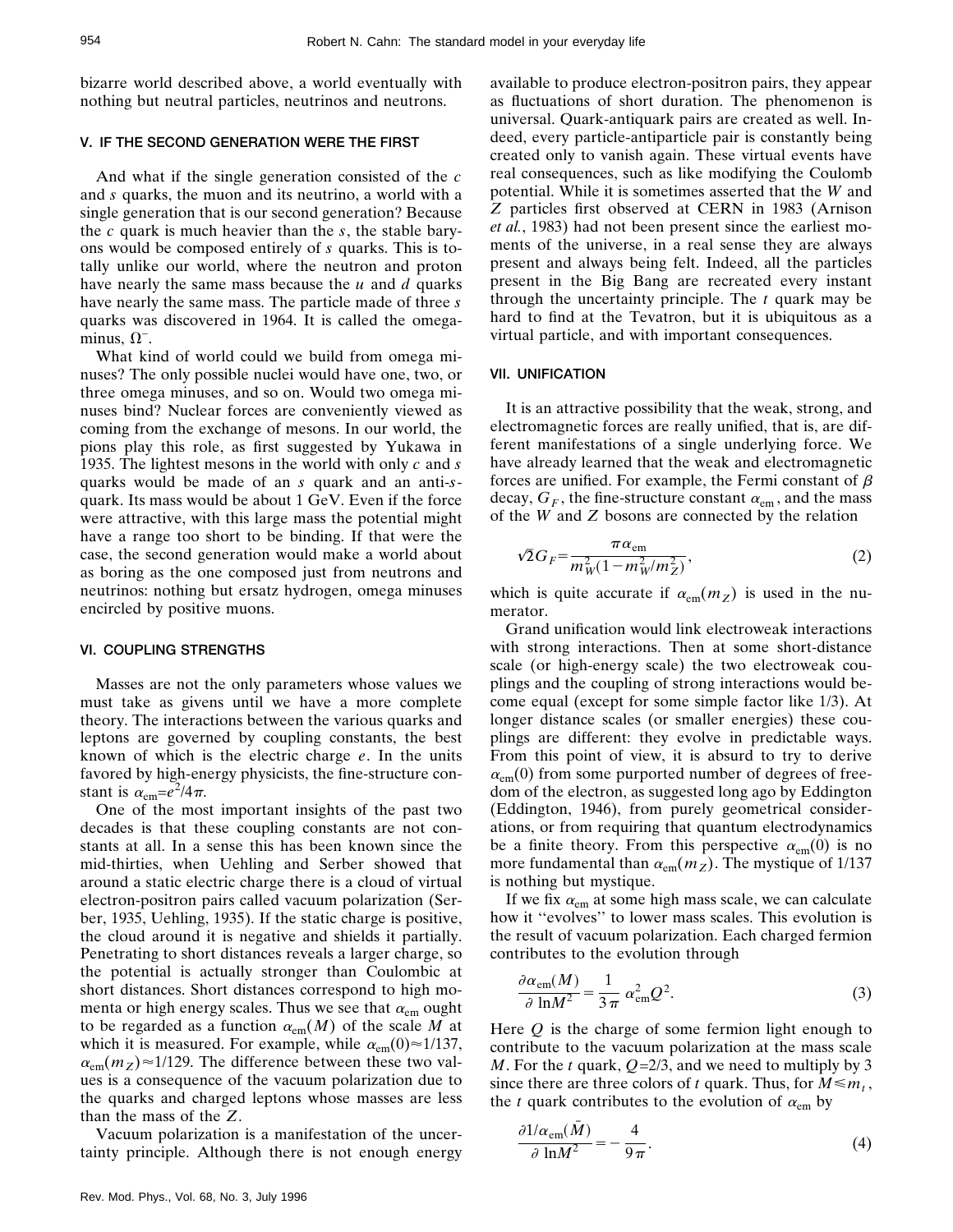#### VIII. IF THE *t* QUARK HAD A MASS OF 17 GeV

The mass of the *t* or top quark is now known to be near 170 GeV (Abachi *et al.*, 1995; Abe *et al.*, 1995). Not so long ago, many of us would have guessed the answer might turn out to be around 17 GeV. Does this matter for our everyday world? If couplings are fixed at high mass scales and evolve to lower mass scales, reflecting the vagaries of quark masses, then the familiar finestructure constant would be different if the *t* quark had turned out to be lighter, say  $\alpha_{17}$ , rather than its actual value, which we can indicate by  $\alpha_{170}$ . Simply integrating Eq.  $(4)$ , we find

$$
\frac{1}{\alpha_{17}(0)} - \frac{1}{\alpha_{170}(0)} = -\frac{4}{9\pi} \ln \left( \frac{17}{170} \right)^2 = 0.65. \tag{5}
$$

Since  $\alpha$  is about 1/130, this would be a 0.5% decrease in its value.

The strong-coupling constant  $\alpha_s$  evolves in an analogous fashion. The appropriate equation is<sup>3</sup>

$$
\frac{\partial 1/\alpha_s(M)}{\partial \ln M^2} = \frac{11 - \frac{2}{3}n_f}{4\pi}.
$$
\n(6)

Here  $n_f$  is the number of quark flavors  $(u,d,s...)$  with masses below the scale *M*. What is the 11? It comes from the interaction of gluons with themselves. As long as there are 16 or fewer flavors,  $\alpha_s$  decreases at high mass, a feature known in the jargon as ''asymptotic freedom.''

It is easy to solve this equation (since we have dropped the inconvenient, higher-order terms):

$$
\alpha_s(M^2) = \frac{4\,\pi}{11 - \frac{2}{3}n_f} \frac{1}{\ln(M^2/\Lambda^2)},\tag{7}
$$

where  $\Lambda$  is an integration constant that is determined once we know the value of  $\alpha_s$  at some mass M. The value of  $\alpha_s$  is known at the scale  $m_Z$  from measurements made in a great variety of experiments (Montanet *et al.*, 1994):

$$
\alpha_s(M_Z^2) \approx 0.12. \tag{8}
$$

At the scale  $m_Z$  all the quarks except the *t* are accessible, so  $n_f=5$ . From this we can infer that  $\Lambda_5$  is about 200 MeV. The subscript 5 indicates that five flavors were considered. Above the *t* quark threshold we have  $n_f=6$ , and we must use  $\Lambda_6$  instead. To guarantee that  $\alpha_s$  is continuous at the scale  $m_t$  we need, from Eq. (7),

$$
\left(\frac{m_t^2}{\Lambda_5^2}\right)^{11-(2\times5)/3} = \left(\frac{m_t^2}{\Lambda_6^2}\right)^{11-(2\times6)/3}.\tag{9}
$$

Similar conditions connect the values of  $\Lambda_3$ ,  $\Lambda_4$ ,  $\Lambda_5$ , and  $\Lambda_6$ . The *u*, *d*, and *s* quarks are quite light, with masses of roughly 5 MeV, 10 MeV, and 150 MeV, respectively. Thus inside the proton it is  $\Lambda_3$  that is appropriate. In-



FIG. 1. The evolution of the reciprocal of the strong coupling  $\alpha_s(M^2)$  as a function of the mass scale  $M^2$  shown both for our world  $(m_t=170 \text{ GeV})$ , solid line) and an alternative world  $(m<sub>t</sub>=17 \text{ GeV})$ , dashed line): The alternative world has smaller values of the coupling and thus smaller values of the parameter  $\Lambda$ . In the alternative world, the proton would be lighter by a factor of 0.84.

deed since the proton is made of *u* and *d* quarks, whose masses are much smaller than  $\Lambda_3$ , the only possible scale for the proton's mass is  $\Lambda_3$ :

$$
m_p = C\Lambda_3,\tag{10}
$$

where *C* is a constant that can be, in principle, calculated nonperturbatively, say by Monte Carlo simulation of QCD.

The spirit of grand unification requires that it be  $\alpha_s$  at very large masses that is fundamental. The value of  $\Lambda_3$ reflects the values of the *c*, *b*, and *t* quark masses. In particular,

$$
\Lambda_3^2 \propto (m_t^2)^{2/27},\tag{11}
$$

so if the *t* quark's mass were 17 GeV instead of 170 GeV, the proton's mass would be less by a factor  $(1/10)^{2/27}$ =0.84, if the grand unification hypothesis is correct. The evolution of the strong-coupling constant for  $m_t$ =170 GeV and  $m_t$ =17 GeV is shown in Fig. 1.

So far, there is no direct experimental evidence for grand unification. Nonetheless, the idea is certainly attractive. In addition, there is some very circumstantial evidence in support of the proposition. We can take the observed values of the couplings of gluons  $(\alpha_s)$ , of photons ( $\alpha_{em}$ ), and of *W*'s ( $\alpha_{weak}$ ) and extrapolate them to very high mass scales to see whether they are equal. This extrapolation depends on the particles whose masses lie between the low energy scale and the very high scale at which unification might occur (typically  $10^{15}$  GeV or so). Using the most basic models, the answer is it doesn't work. However, a fancier alternative, popular for reasons we describe later, works astonishingly well.

<sup>3</sup> A useful and concise discussion appears in (Montanet *et al.*, 1994). See, in particular, pp. 1297–8.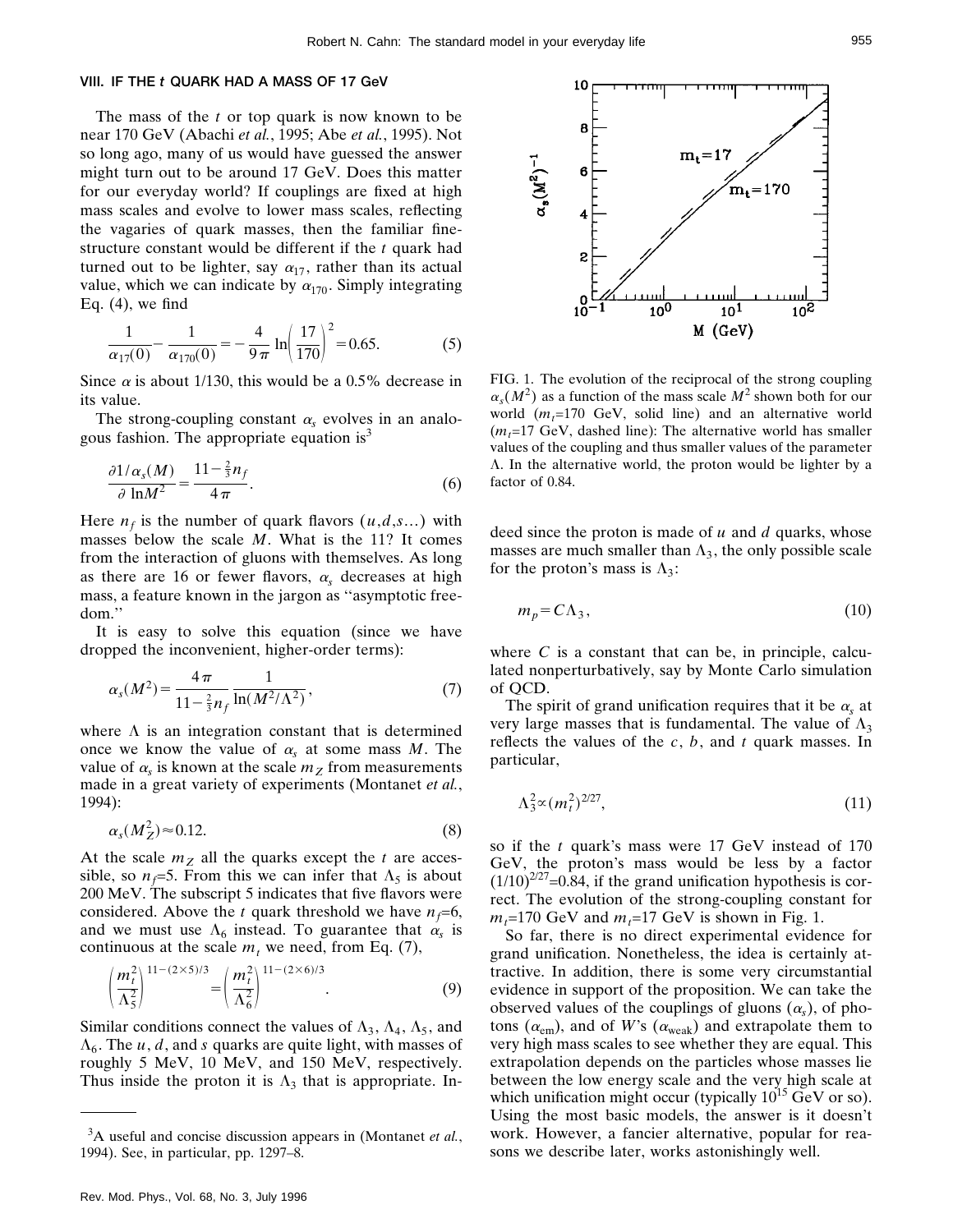#### IX. WEAK DECAYS

We have mentioned 12 free parameters: the masses of the six quarks and the three charged leptons and three coupling constants. There are six more, four of which are related to  $\beta$  decay.

Beta decay is universal. A charge 2/3 quark can turn into a charge  $-1/3$  quark by emitting a  $W^+$ , which can turn into a lepton-antilepton pair or a quark-antiquark pair. Thus we observe charm decays of the sort  $c \rightarrow s \mu^+ \nu_\mu$ ,  $c \rightarrow s \nu d$ . Although the *c* quark can turn into either an *s* or a *d* by emitting a  $W^+$ , it chooses the former much more often than the latter.

The predilection of quarks to decay into other quarks in the same column (see Table I) or, if that is not possible, to the next column is quantified in  $3\times3$  matrix *V*,

$$
\begin{pmatrix}\nV_{ud} & V_{us} & V_{ub} \\
V_{cd} & V_{cs} & V_{cb} \\
V_{td} & V_{ts} & V_{tb}\n\end{pmatrix}.
$$
\n(12)

For example, the amplitude for decay of a *b* quark into a  $u$  has a factor  $V_{ub}$  in it. This matrix arises because the states the weak interactions see as fundamental and the mass eigenstates are not exactly the same. The matrix *V*, called the Kobayashi-Maskawa (KM) matrix (Kobayashi and Maskawa, 1973), represents the effect of rotating from the weak-interaction basis to the mass eigenstate basis. It follows that the matrix *V* is unitary. While a  $3\times3$  unitary matrix has nine free parameters, it is not too hard to show that only four of these are physically significant. The others are simply a matter of phase convention.<sup>4</sup>

How do these four parameters influence our lives? It may be that one of them is responsible for our being here. If *V* were real, it would be simply a  $3\times3$  rotation matrix, and it could be parametrized by three Euler angles. The fourth free parameter makes it truly complex. As Kobayashi and Maskawa pointed out, this means that *CP* is violated in the weak decays. The violation of *CP*, the combination of charge conjugation and parity invariances, was discovered in 1964 (Christenson *et al.*, 1964). It seemed at first to lack a connection to other parts of physics, but in 1967 Andrei Sakharov (Sakharov, 1967) showed that if we are to explain the baryon-antibaryon asymmetry of the universe, we need *CP* violation. We do not know that the *CP* violation thus required is, in fact, furnished by the KM matrix. If it turns out that it is furnished by the KM matrix, we shall know that we are here only because there are three generations, for with only one or two generations the KM matrix cannot provide *CP* violation. There may be sources of *CP* violation besides the KM matrix, but to understand *CP* violation this is where we must start. This is the goal of the *B* factory at SLAC and of the analogous machine at KEK in Tsukuba, Japan, both of which are under construction.

#### X. ELECTROWEAK SYMMETRY

The final two parameters that specify the current theory of fundamental interactions are the least understood. They address the breaking of electroweak symmetry. Particle physics has developed through a tension between symmetry and symmetry breaking. First we uncover an approximate symmetry, then we try to learn why it fails to be a true symmetry. Isospin is an approximate symmetry, first recognized as the similarity between the neutron and proton, which form an isodoublet. The symmetry is not exact. The proton and neutron masses are very similar but not identical. Clearly the symmetry is broken by electromagnetic forces, which influence the proton and neutron quite differently. We now understand that isospin symmetry is also broken by the difference in mass between the *u* quark and the *d* quark, a difference that is not the result of electromagnetism.

The contemporary theory of electroweak interactions is based on a symmetry similar to isospin. The lefthanded (spin antiparallel to the direction of motion) *u* quark and the left-handed *d* quark form a ''weak isodoublet,'' as do the left-handed electron and neutrino. Only the left-handed pieces are considered because these are the parts that interact with *W* bosons: In  $\beta$ decay, the emitted electrons are left handed (in the limit in which the electrons are ultrarelativistic). Certainly this symmetry is broken, since the electron and neutrino are quite dissimilar. Indeed, if it were not broken, all the quarks and leptons, and the *W* and *Z*, too, would be massless.

Usually a symmetry can be broken by introducing an interaction that directly contradicts the symmetry. A magnetic field along the *z* direction will break the spherical symmetry of the hydrogen atom and introduce energy differences between states with differing values of  $l_z$  and  $s_z$  that would otherwise be degenerate. It turns out that this kind of bias cannot be introduced for the electroweak interactions. Explicit symmetry breaking destroys the theory altogether, rendering it incapable of making any predictions. The symmetry must be broken, but without biasing the result from the outset. The theory must break its own symmetry, a process called spontaneous symmetry breaking.

Ferromagnetism is a useful analogy. The interaction between the spins of electrons *i* and *j* in a ferromagnet is made up of terms like  $\sigma_i \cdot \sigma_j$ . No special spatial direction is singled out. Nonetheless, within a domain, the spins that participate line up in a single direction to produce a magnetization *M*. In order to decrease the energy of the ferromagnet, below the Néel temperature, the magnet must choose a direction, any direction, in which to point.

To break the electroweak symmetry something must pick a direction in the ''internal'' symmetry space. One

<sup>&</sup>lt;sup>4</sup>We have assumed throughout that the neutrinos are massless. If they are massive, there is a KM matrix for the neutrinos and seven new parameters, three for the masses and four for the new KM matrix. The masses and mixing angles could be found by observing oscillations of neutrinos from one species into another. This is an active field of experimentation.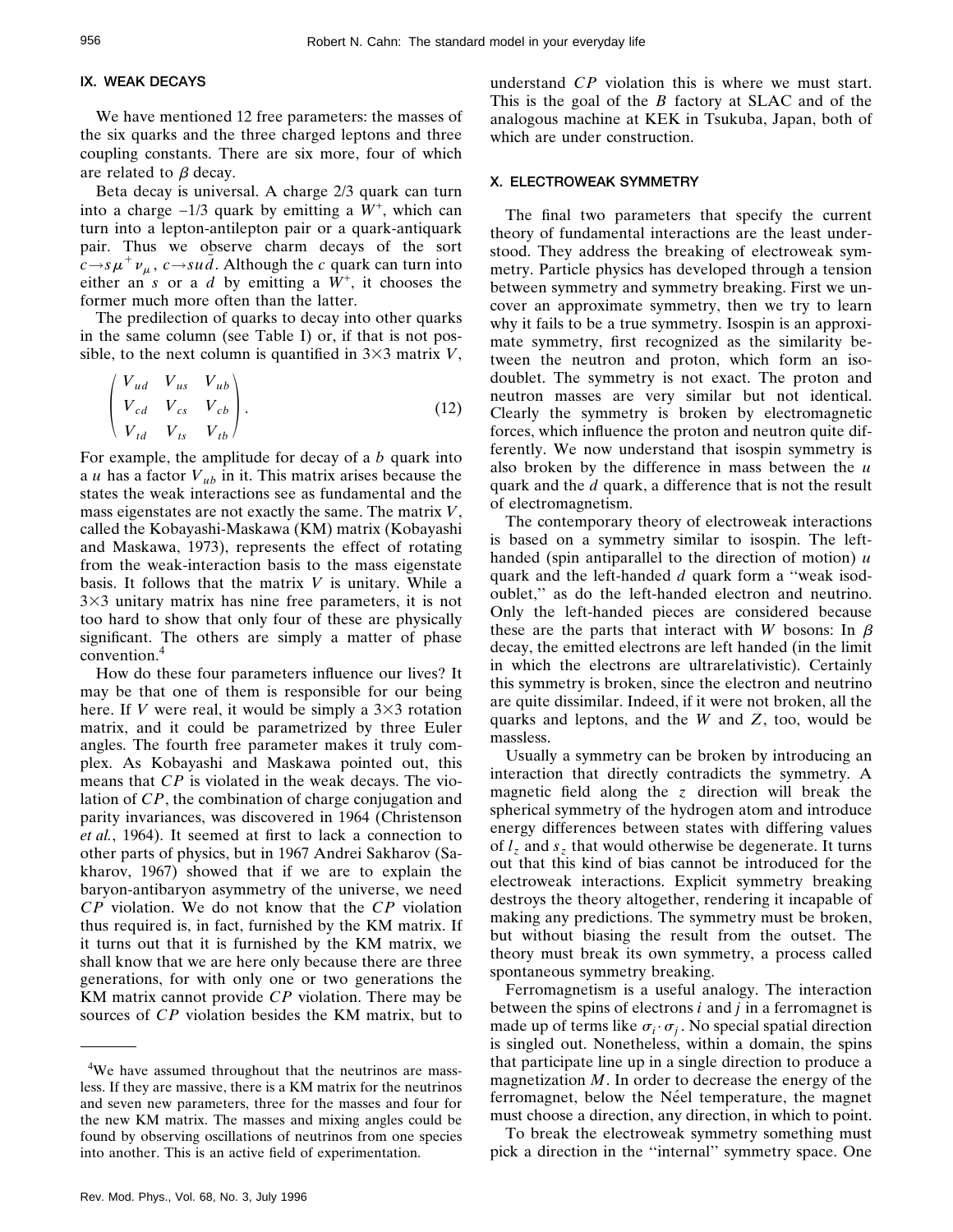

FIG. 2. Solar power spectrum incident on the Earth  $[(kW/m<sup>2</sup>)/eV]$ : Solid curve, actual spectrum, surface temperature 5800 K; dot-dashed curve, *W* mass one-half of actual value, giving a surface temperature 4800 K, a luminosity 1.025 times actual, and a radius 1.45 times actual; dashed curve, *W* mass twice actual value, giving a surface temperature 7000 K, a luminosity 0.96 times actual, and a radius 0.67 times the actual radius. The visible region from 1.7 eV ( $\lambda$ =792 nm) to 3.1 eV  $(\lambda=400 \text{ nm})$  is indicated. The calculations and curves were provided by J. D. Jackson (Jackson, 1995).

way to do this is to introduce a scalar field  $\phi$  with several components, roughly analogous to the spatial components of M. The field  $\phi$  then serves as a sort of compass. One component of  $\phi$  takes on a nonzero value everywhere in space, just as a component of *M* does. The magnitude  $\nu$  that  $\phi$  takes on is simply related to the Fermi constant:

$$
\sqrt{2}G_F = \frac{1}{v^2},\tag{13}
$$

which means that  $v=246$  GeV.



FIG. 3. The evolution of the couplings of the standard model without supersymmetry. The electromagnetic and weak couplings are combinations of  $U(1)$  and  $SU(2)$ . The strong coupling is denoted SU(3). If the interactions arise from a single grand unified force, the three couplings should come together at a single point. The figure was provided by H. Murayama (private communication).

In the simplest model of spontaneous symmetry breaking,  $\phi$  has four components, each representing a physical degree of freedom. Before the symmetry breaking, the photon, the  $W^+$ , the  $W^-$ , and the  $Z$  are all massless, with two independent polarizations, just as the photon still has. After symmetry breaking, the  $W^+$ , the  $W^-$ , and the *Z* are massive states with three independent polarizations. Where do the extra degrees of freedom come from? They come from  $\phi$ . This still leaves one degree of freedom, one new particle, which is called the Higgs boson. Nothing we have done can tell us what the mass of this Higgs boson should be.

The values of *v* and the mass of the Higgs boson are the final two parameters of the standard model. How would the observable world change if we modified them? The Fermi constant, which governs the rate of weak interactions, is inversely proportional to  $v^2$ . There is a single weak-interaction process whose occurrence is essential to our everyday lives, the fusion  $pp \rightarrow de^+ \nu$ . This begins the *pp* cycle, which fuels the sun. Increasing *v* a bit would slow the fusion reaction. This, in turn, would cause a contraction of the sun and a consequent increase in the temperature until its original luminosity was just about regained. Nonetheless, changes would be apparent.

If *v* were doubled, doubling the mass of the *W* and reducing the Fermi constant by a factor of 4, the sun's radius would shrink by 33% (Jackson, 1995). Since the luminosity would not be changed much, the temperature at the sun's surface would have to increase to emit the energy at the same rate. Since the radiation varies as  $T^4$ while the surface area varies as  $R^2$ , the temperature would increase by about 22%. The sun would appear smaller and brighter. The consequences would not be just esthetic. The increased temperature would shift the visible light toward the ultraviolet, as shown in Fig. 2. This might have affected the evolution of green plants and would, in our cancer-conscious world, boost the sales of sun-blocking skin lotions.

The weak interaction in the *pp* process turns a *u*



FIG. 4. The evolution of the couplings of the standard model with supersymmetry: Because the supersymmetric world has extra particles, the evolution of the couplings is different from those in the nonsupersymmetric world. In the supersymmetric model the couplings converge at a single point, suggesting there is unification of the electroweak and strong interactions. The figure was provided by H. Murayama (private communication).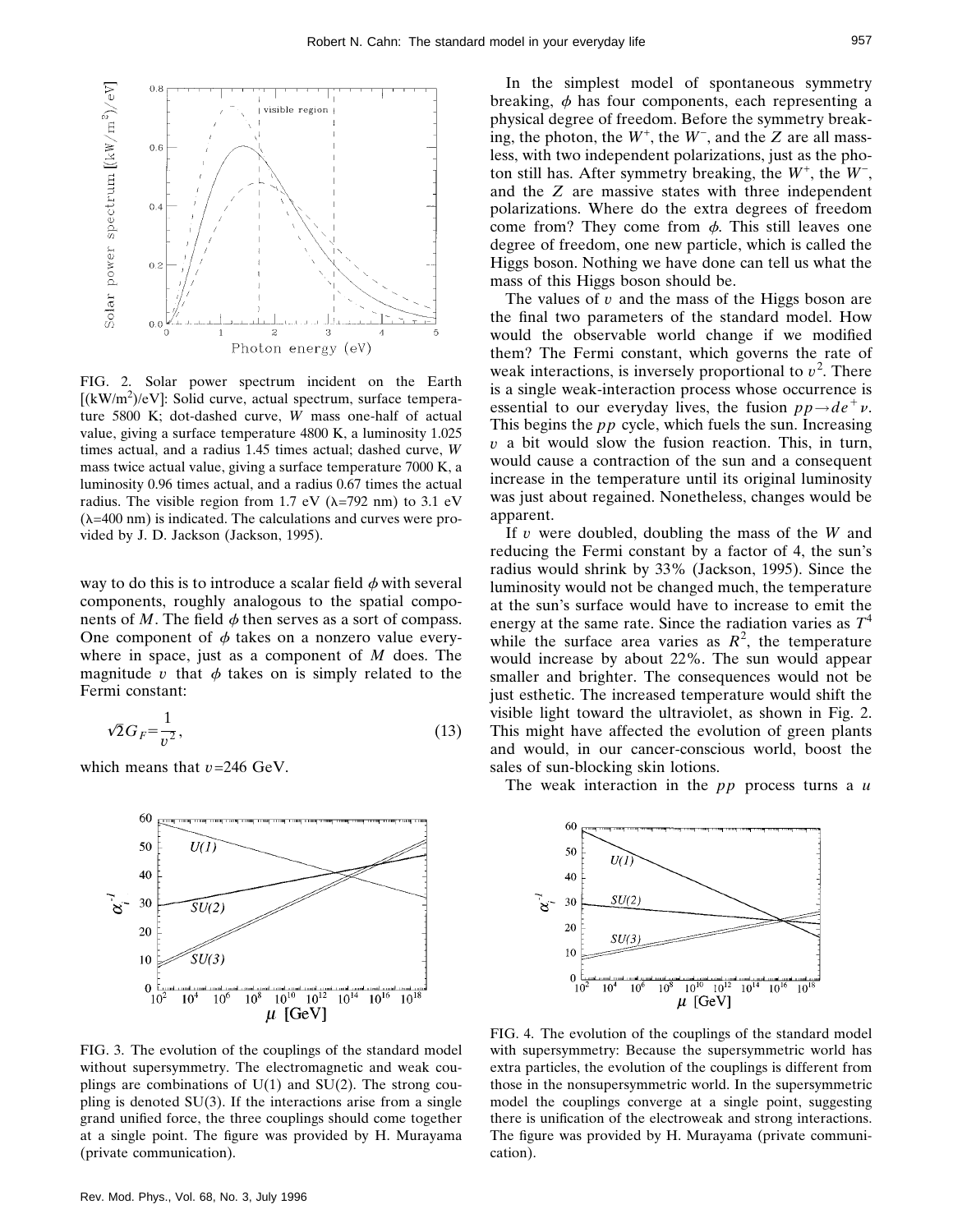quark into a *d* quark, and thus the amplitude includes a factor  $V_{ud}$ . While this element of the Kobayashi-Maskawa matrix is close to unity, it need not have been. If it were dramatically different from one, it too, like the value of *v*, would change the characteristics of the sun.

What about the mass of the Higgs boson? It turns out that there is a conspiracy that hides the value of the Higgs mass from view. It enters only feebly into observable quantities. It is partially for this reason that we have little idea what the mass of the Higgs boson is. The more important reason is that we do not even know that there is a single Higgs boson. There may be several. There may be none.

#### XI. SUPERSYMMETRY

Supersymmetry audaciously insists that for every fundamental particle we have mentioned above there is another related particle whose spin differs from it by half a unit. For the electron there is a spin-zero selectron, for a quark, a spin-zero squark, for the *W*, *Z*, and photon a spin-one-half wino, zino, and photino. In addition, supersymmetry requires that there be a multitude of Higgs bosons, three neutral ones and two charged ones, at the very least. None of these bizarre supersymmetric entities has as yet shown itself, but the search continues at Fermilab's Tevatron and at CERN's electron-positron collider, LEP. Supersymmetry will be a prime target for the LHC. One reason this theory is so popular is that, when all these extra particles are included and the coupling constants measured at low energies are extrapolated back to high energies, the three values intersect at a single point, the essential prediction of grand unification, as shown in Figs. 3 and 4.

If we suppose that the world possesses supersymmetry, we are invited to ponder what would have happened had the selectron been lighter than the electron, and the squarks lighter than the quarks. In other words, what would the world be like if the tangible world were made of bosons. Despite the public's fascination with the uncertainty principle, the aspect of quantum physics with the most pervasive influence must be the exclusion principle. The structure of atoms follows from the Aufbau procedure; chemistry is a consequence of the variety of electron configurations. But the significance of the exclusion principle, the importance of being fermi, is greater even than this suggests.

If we had selectrons in place of electrons, every selectron in an atom would find its way into the lowest-level *s*-wave state, a sort of mini-Bose condensation, and atoms would be much smaller than predicted by the Fermi-Thomas model. The more profound change would be that molecules would have no integrity. There is chemistry not solely because some atoms combine to form molecules and some molecules react to make new molecules, but because some atoms do not combine and some molecules do not react. The repulsion between atoms is simply the reflection of the unavailability of orbitals with lower energy than the orbitals of the separate atoms. With bosons, though, there is always room in an energy-saving, if multiply-occupied, accommodation.

The consequences of transforming electrons and nucleons from fermions to bosons would be devastating, something like Ice-Nine in Kurt Vonnegut's *Cat's Cradle* (Vonnegut, 1963), only worse. All molecules would fuse into a single, undifferentiated blob, which itself would shrink inexorably. Ordinary matter made up of *N* atoms has an energy of order −*N*. The negative sign simply reflects the fact that the binding energy is negative. If we combine two chunks of matter, each having *N* atoms, we get an energy −2*N*. It does not matter whether the two lumps are separate or stuck together. In the world of bosonic electrons, the energy of *N* atoms varies roughly as −*N*7/5 (Dyson, 1967; Lieb, 1990). Two separate lumps have an energy  $-2N^{7/5}$ , but if we stick the lumps together, their energy is  $-(2N)^{7/5}$ , which is much less. This means that all lumps coalesce. Indeed, two lumps coalesced would be smaller than either lump was before.

However attractive supersymmetry may be to the theoretical physics community, in it lurks the potential for catastrophe. We must be grateful—if supersymmetry there is—that the breaking of this symmetry left us with light, charged fermions, rather than light, charged bosons.

#### XII. QUESTIONS

There is a special pleasure that comes from identifying symmetries in nature, from understanding that the ubiquitous and tangible electron is an immediate relative of the elusive neutrino. But the challenge of particle physics today is to understand symmetry breaking, for that is what makes the world what it is. The neutrino and the electron are really as different as they can be. How does that happen? Why do we have two very light quarks and one very light charged lepton? Why did electroweak symmetry breaking leave one symmetry unbroken, bequeathing us the photon? Why is there light, and why does matter take the form it does? These are the goals of particle physics: not to describe the collisions of highly relativistic protons, but to learn why our world has the shape and form it does. But to answer questions about the everyday world we need to observe phenomena that occur only at very high energies.

Particle physics opens us to possibilities beyond the imaginings of science fiction: worlds composed entirely of neutrons and neutrinos; worlds with atoms composed of omega minuses and positive muons. These are alternatives that are *a priori* plausible, given our current understanding of fundamental particles and interactions. Most of these alternatives lack the possibility for the rich chemical structure of our world: they are terminally boring. We may not have ''*le meilleur monde possible*,'' as Voltaire's Pangloss would have it, but it is a lot better than it might have been. But what actually determines the nature of the world around us? What sets the parameters that dictate that hydrogen exists, stabilized by the delicate balance that makes it lighter than a neutron? What fixed the breaking of the grand unified